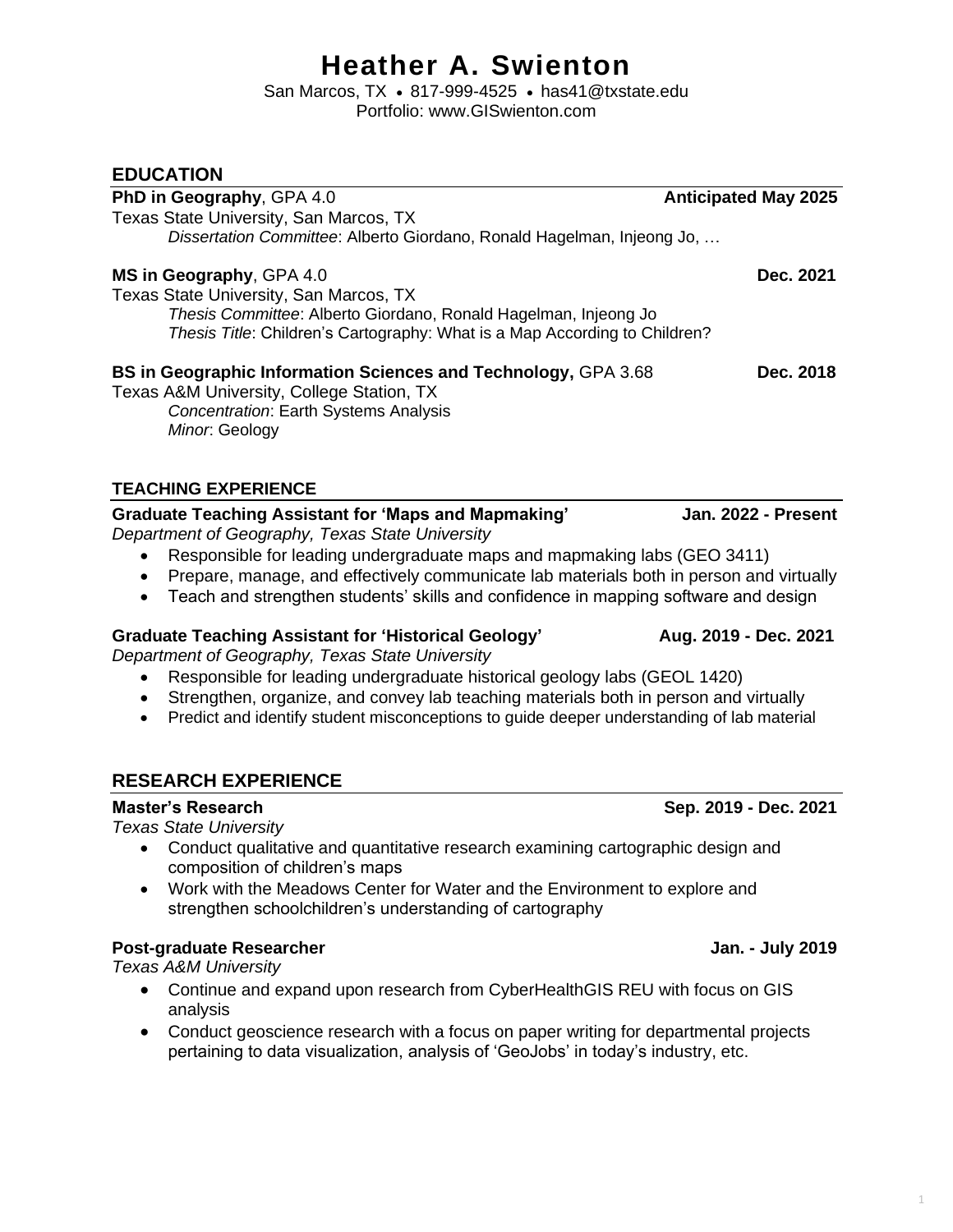#### **CyberHealthGIS Research Experience for Undergraduates (REU) May - Aug. 2017** *Texas A&M University*

- Engage in multidisciplinary, hands-on research in public health, geography and GIS as 1 of 11 students chosen from across the country
- Develop strong quantitative research skills using statistical testing and GIS analysis of tornado outbreak patterns of morbidity and mortality across Texas
- Successfully present related research (as both poster and paper) at local and international conferences, as well as publish in the Professional Geographer

#### **PROFESSIONAL EXPERIENCE**

**ConocoPhillips**, Land GIS Intern **May - May - Aug. 2018** 

*Houston, TX*

- Improve data management and cartography skills through utilizing ArcMap to design enterprise-wide webmaps
- Expand core knowledge of oil and gas lease and land skills with a spatial analysis perspective
- Collaborate with and communicate across multiple departments to ensure shared vision of projects

### **Perot Museum of Nature and Science, Exhibits Intern <b>July 2016 June - July 2016**

*Dallas, TX*

- Aid Exhibits Team with maintaining and repairing all museum exhibits
- Support multiple museum departments by identifying and resolving exhibit issues
- Evaluate museum design and functionality to enhance visitor enjoyment and learning

#### **PUBLICATIONS**

[abstract] **Swienton, H**., Giordano, A., Hagelman, R., and Maleki, S. (2021). Children's cartography: what is a map according to children?, Abstr. Int. Cartogr. Assoc., 3, 283. https://doi.org/10.5194/ica-abs-3-283-2021, 2021.

[paper] **Swienton, H.** Thompson, C., Billman, M., Bowlick, F., Goldberg, D., Klein, A., Horney, J., and Hammond, T. (2021). Direct Injuries and Fatalities of Texas Tornado Outbreaks from 1973 to 2007. The Professional Geographer. DOI: 10.1080/00330124.2021.1871767

[abstract] **Swienton, H.,** Goldberg, D., Hammond, T., Klein, A., & Horney, J. (2019). Effect of Tornado Outbreaks on Morbidity and Mortality in Texas. Prehospital and Disaster Medicine, 34(S1), S50-S50. doi:10.1017/S1049023X19001171

[abstract] **Swienton, H.,** Goldberg, D., Hammond, T., Klein, A., & Horney, J. (2018). Morbidity and Mortality of Texas Tornado Outbreaks. IPRED Abstract eBook (p.185). http://www.ipred.co.il/wp-content/uploads/2018/01/IPRED-V-eBook.pdf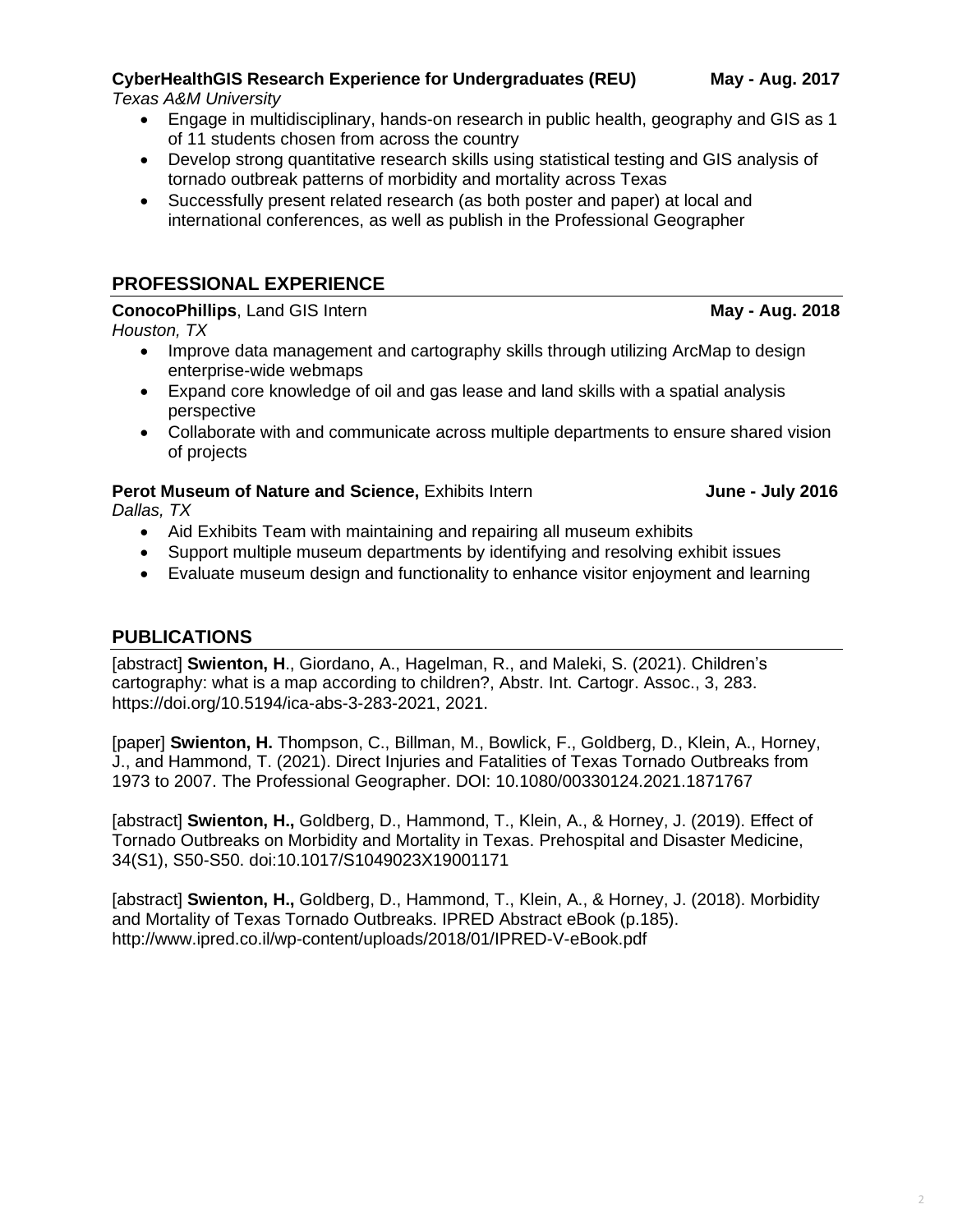#### **PRESENTATIONS**

| "Children's Cartography: What is a Map According to Children?"<br>International Cartographic Association (ICA), 30 <sup>th</sup> International Cartographic Conference (ICC)<br>Paper presentation - Florence, Italy/virtual                                                                                                                  | Dec. 2021         |
|-----------------------------------------------------------------------------------------------------------------------------------------------------------------------------------------------------------------------------------------------------------------------------------------------------------------------------------------------|-------------------|
| "Direct Injuries and Fatalities of Texas Tornado Outbreaks from 1973 to 2007"<br>American Association of Geographers, Southwest Regional Meeting (SWAAG)<br>Graduate Student Paper Award Competition - virtual paper presentation                                                                                                             | <b>Nov. 2020</b>  |
| "Morbidity and Mortality of Texas Tornado Outbreaks"<br>American Association of Geographers (AAG)<br>Poster presentation - virtual                                                                                                                                                                                                            | <b>April 2020</b> |
| "Effect of Tornado Outbreaks on Morbidity and Mortality in Texas"<br>World Association for Disaster and Emergency Medicine Congress (WADEM)<br>Paper presentation - Brisbane, Australia                                                                                                                                                       | May 2019          |
| "Morbidity and Mortality of Texas Tornado Outbreaks"<br>5 <sup>th</sup> International Preparedness and Response to Emergencies & Disasters (IPRED)<br>Paper presentation - Tel Aviv, Israel                                                                                                                                                   | <b>Jan. 2018</b>  |
| "Finding a Science/STEM Internship"<br><b>Texas A&amp;M University Career Center</b><br>Panelist presenter - College Station TX                                                                                                                                                                                                               | Oct. & Nov. 2017  |
| "Morbidity and Mortality of Texas Tornado Outbreaks"<br>Texas A&M University Undergraduate Research Summer Poster Session<br>Poster presentation - College Station, TX                                                                                                                                                                        | Aug. 2017         |
| <b>HONORS AND AWARDS</b>                                                                                                                                                                                                                                                                                                                      |                   |
| <b>Early Career Scholar Funding for ICC 2021</b><br>Awarded funding as an early career scholar to participate in the 30 <sup>th</sup> International<br>Cartographic Conference (ICC 2021) from the U.S. National Committee (USNC) to the<br>International Cartographic Association (ICA) through a National Science Foundation<br>(NSF) grant | Dec. 2021         |

**First Place Poster**, Texas A&M 'GIS Day' Poster Competition **Nov. 2017** Awarded by GIS Day Event Staff and participants for 'Morbidity and Mortality of Texas Tornado Outbreaks' research poster